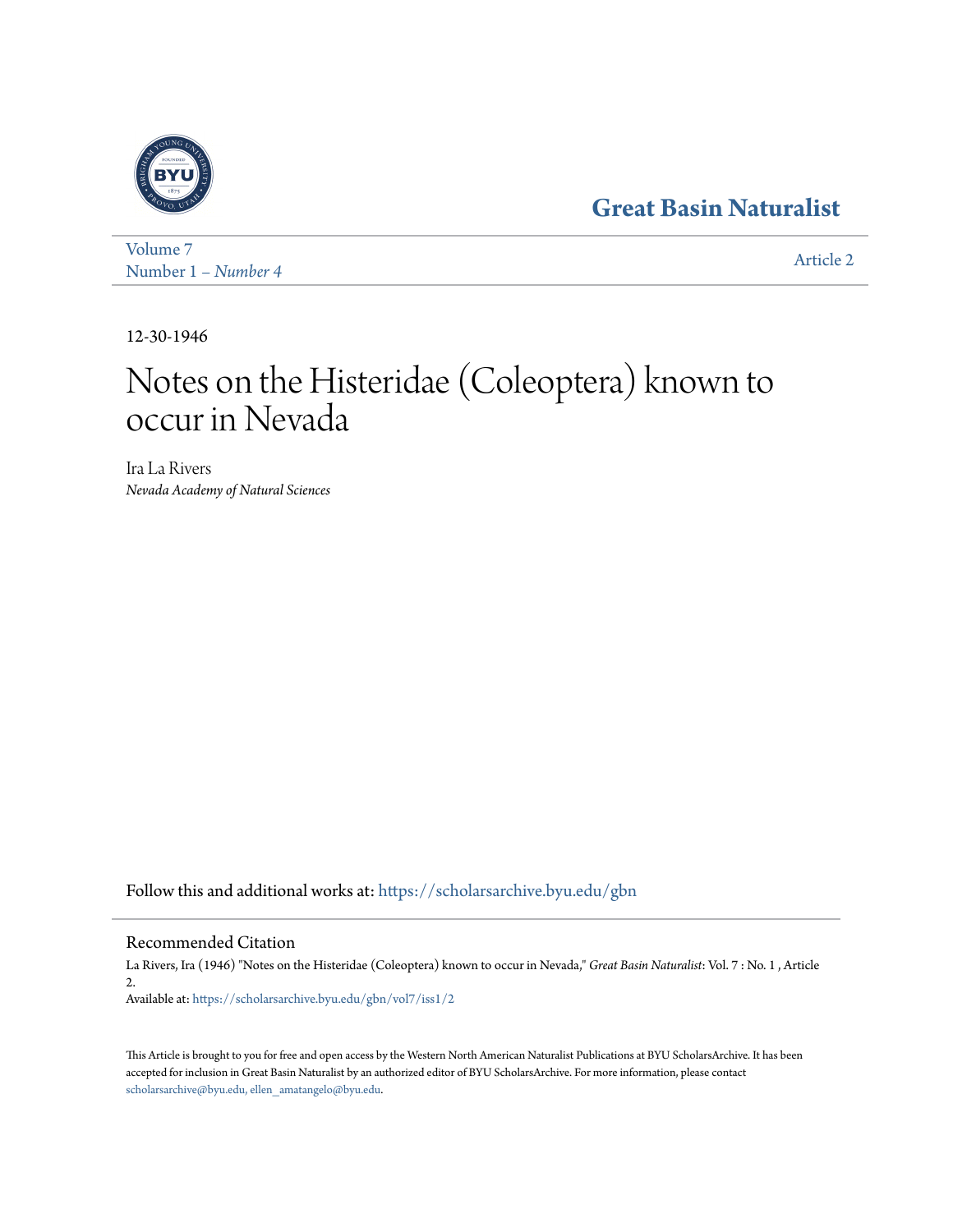## NOTES ON THE HISTERIDAE (COLEOPTERA) KNOWN TO OCCUR IN NEVADA

### **IRA LA RIVERS** Nevada Academy of Natural Sciences Reno, Nevada

Twenty species of this distinctive family seem to be the sum total at present known from the State, only a small proportion of which have previously been recorded. The few species described from Nevada are mainly the result of Dr. Horn's pronounced interest in the little-known Western fauna in the middle decades of the last half of the 19th Century, at which time Nevada was so far removed from entomological notice that any specimens obtained from it were thought sufficiently placed as to locale by the mere mention of the State. Rarely is it possible, in these early papers, to find specific localities within the State mentioned by collectors. Undoubtedly the vast confines of Nevada were generally held by eastern workers to represent one ecological continuity in which place names were of little importance. The entire West was so regarded at one time, but the practice with regard to Nevada seemed to have endured longer than with surrounding states which became better known.

I am indebted to Dr. E. S. Ross for most of the determinations.

#### **HOLOLEPTINAF**

1. Hololepta aequalis Say 1825. Lincoln County (ALAMO, 17/1/41, el. 3800 it LaR); Washoe County (TRUCKEE MEADOWS, 5/X11/39, el. 4500 ft-LaR). This species is taken in large numbers beneath the bark of cottonwood trees (Populus fremonti and P, trichocarpa) which in Nevada are confined naturally to watercourses of the few major streams, largely at valley-floor elevation. The Truckee and Carson rivers often bear large stands of these trees, especially along their banks where meanders have created widened riverbottoms in their courses through desert areas. The species prefers recently-dead trees in which the bark is still tight enough for extensive bacterial decay, a situation to which its extremely flattened form admirably adapts it. Its associates are quite constant, and include *Cucujus clavipes punicens*, another flat species, and the histerids Platysoma lecontei and Paromalus aequalis. This is the farthest western record of the species, it previously being unknown west of the Rockies. It undoubtedly occurs in Utah, but to my knowledge, has never been recorded from there. The fact that it has been found in two widely-separated localities in Nevada militates against the supposition that it may have been introduced originally with unbarked cottonwood logs from farther east. If it should prove an isolate in the Great Basin, its dis-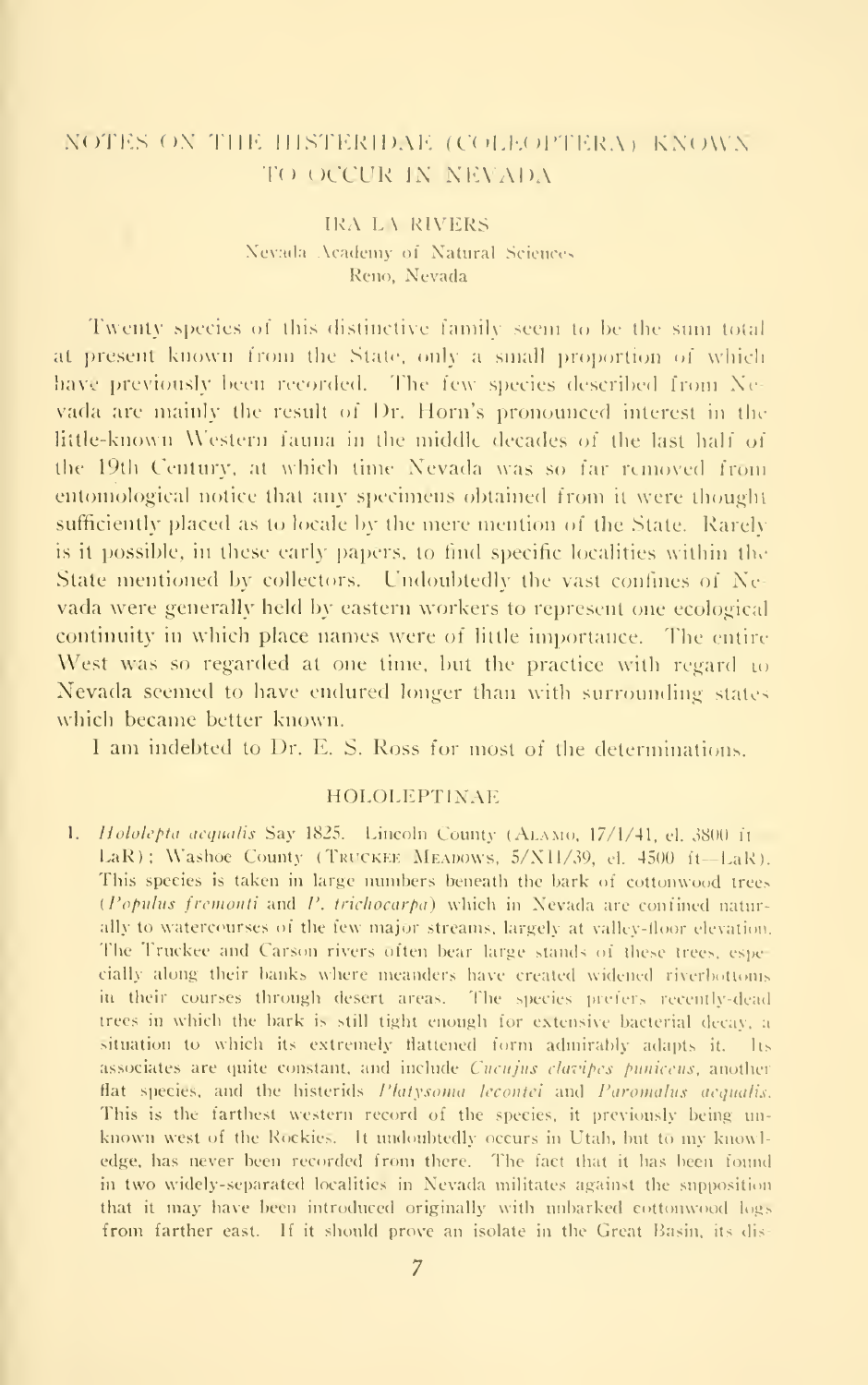#### **IRA LA RIVERS**

tribution here may shed some light on Pleistocene and Post-Pleistocene distribution of members of the genus Populus, which certainly enjoyed a wider and more uniform spread in the Great Basin than is apparent today. I have seen it feeding on Cucujus clavipes puniceus larvae in the vicinity of Reno.

#### **HISTRINAE**

#### **HISTRINI**

- 2. Hister solaris Carnochan 1915. Humboldt County (PARADISE VALLEY sand dunes, 18/VI/41, el. 4800 it LaR & C. C. Christensen); Washoe County TRUCKEE MEADOWS, 23/111/41, 13/1X/41, el. 4500 ft-LaR). A species not uncommon under animal carcasses. The type locality is Wenatchee, Washington, and Carnochan also had specimens before him from Oregon, Wyoming and Nevada (no specific mention) when describing it.
- 3. Hister militaris Horn 1870. Washoe County (TRUCKEE MEADOWS, 18/1V/40, el. 4500 ft-LaR. Horn described the species from a single specimen collected at Ft. Yuma, California, and it was later recorded from Arizona. My present data indicate it to be an uncommon species. No previous record.
- 4. Hister umbilicatus Casey 1893. Washoe County (TRUCKEE MEADOWS, 11/ II/40, el. 4500 ft--LaR). Originally described from California. No previous record.
- 5. Hister bimaculatus Linné 1758. Washoe County (TRUCKEE MEADOWS, 22-23/  $11/41$ ,  $19-26/1V/41$ , el.  $4500$  ft-LaR). This European species has long been known from most of the rest of the United States. No previous record.
- Teretrius placitus Horn 1880. In his original description, Horn says: "Col-6. lected by Mr. H. K. Morrison, in western Nevada." It has since been found in southern California. I do not have the species.
- 7. Platysoma lecontei Marseul 1853. Washoe County (TRUCKEE MEADOWS, 5/  $XII/39$ , 2-15/III/41, el. 4500 ft-LaR). The locality given by the describer was "Etats-Unis, sous les ecorces des arbres." See Hololepta acqualis. No previous records. It is generally distributed east of the Rockies, and has been taken in southern California.
- Platysoma punctigerum LeConte 1861. Douglas County (LAKE TAHOE, 12/ 8. IV/41, el. 6300 ft--LaR & T. J. Trelease); Washoe County (TRUCKEE MEADOWS, 8-16/HI/41, el. 4500 ft-LaR). Also known from California and Arizona. No previous records.
- 9. Psiloscelis subopaca LeConte 1863. Elko County (RUBY MOUNTAINS, Lamoille Canon, 25/VI/41, el 7000 ft-LaR & G. C. Christensen). This distinctive species has been taken only in the eastern part of the State, where it was not uncommon at the single locality collected. It was taken in ant nests with Cremastocheilus angularis montanus: No previous records.
- 10. Paromalus acqualis Say 1825. Washoe County (TRUCKEE MEADOWS, 5/XII/ 39,  $5/III/41$ , el.  $4500$   $\ell$ -LaR). The discussion of distribution under  $Holo$ lepta aequalis seems to apply equally to this species, both occupying the same environment, and probably distributed by the same agencies. Paromalus is much smaller than *Hololepta*, and much more numerous where collected. To my knowledge, this is the westernmost record, and the first for the state. The species is well known east of the Rockies.
- Plegaderus fraternus Horn 1870. Nevada is the type locality. Horn wrote  $11.$ at the time of describing: "two specimens from Nevada, from Mr. Wm. M.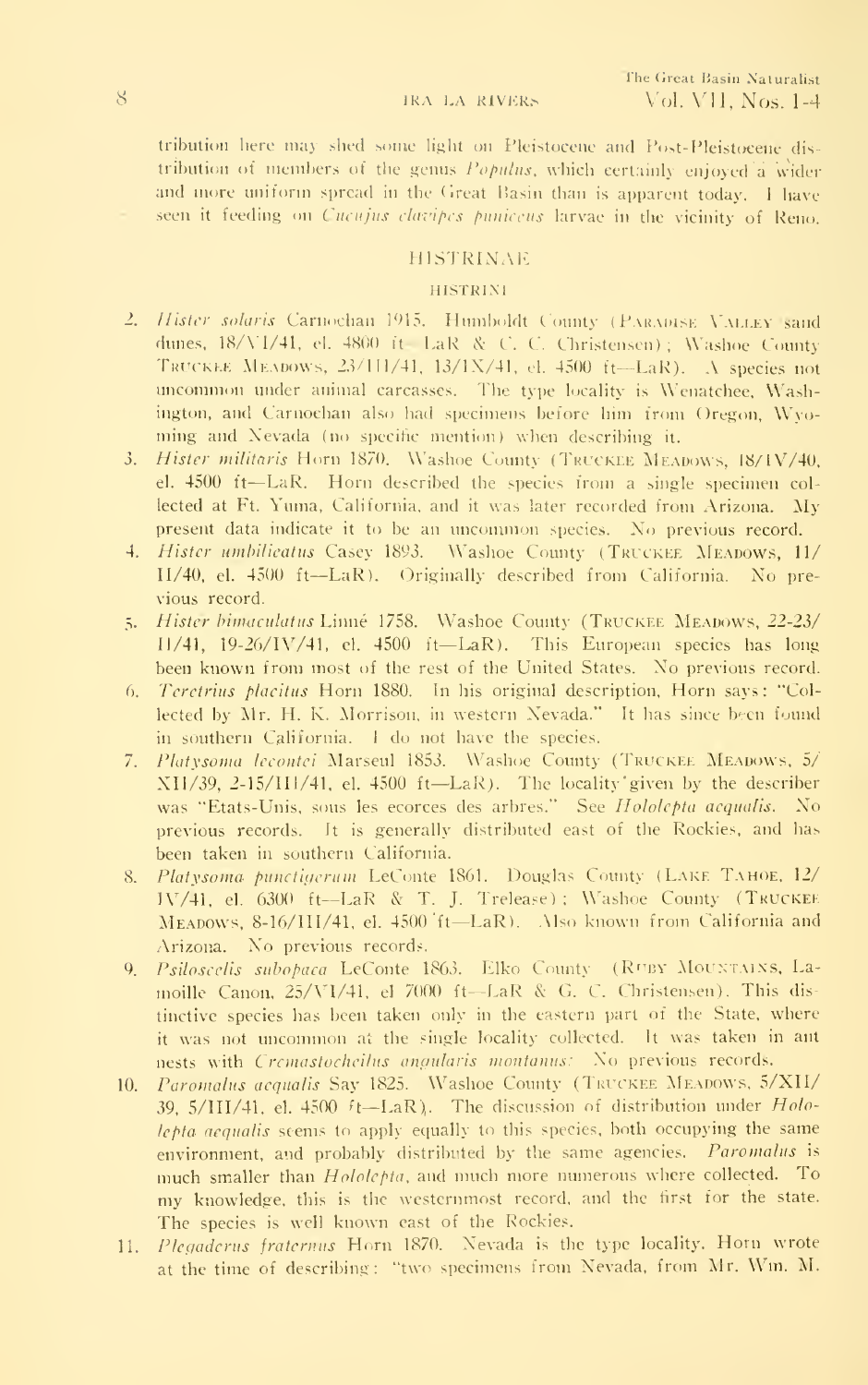Gabb." It has since been found in California and Arizona. I do not have the species.

12. Plegaderus nitidus Horn 1870. Mso described from Nevada. "Three specimens from Nevada, one of which was sent me by Mr. Henry Edwards, of San Francisco" (Horn 1870). Now known from Oregon and California as well. I have no specimens.

#### **SAPRININI**

- 13. Saprinus discoidalis LeConte 1851. Washoe County (TRUCKEE MEMOWS, 9-23/HI/41, el. 4500 ft=-LaR). No previous records.
- $14.$ Saprinus lugens Erichson 1835. Douglas County (LAKE TAHOE, 12/VI/41, el. 6300 ft-T. J. Trelease) ; Elko County (ELKO, 30/VI/41, el 5000 ft-LaR & G. C. Christensen) ; Humboldt County (DENIO, 1 mile south of, 24/ VI/41, el. 4500 it-LaR & G. C. Christensen); Washoe County (TRUCKEE MEADOWS, 9/1H/41, el. 4500 it-LaR). The commonest large Saprimus, widely-distributed over the State under animal carcasses. No previous records.
- Saprinus oregonensis LeConte 1845. Elko County (ELKO, 10/VI/39, el. 5000)  $15.$ ft-LaR); Humboldt County (PARADISE-NATIONAL SUMMIT, 21/VI/41, el. 7600 ft-LaR & G. C. Christensen); Washoe County (PEAVINE, 11/V11I/40, el.  $5000$  ft- $LaR$ ). Another very common species, also found in Arizona and southern California. No previous records.
- 16. Saprinus ciliatoides Fall 1917. Described by Fall from "Nevada, Las Vegas. One specimen." (Clark County). Apparently it has been found nowhere else. I do not have specimens of it.
- 17. Saprinus scabriceps Casey 1916. Described from Nevada. I have not seen the species.
- 18. Saprinus Inbrieus plenus LeConte 1851. Humboldt County (PARADISE-NA-TIONAL SUMMIT, 20/V1/41, el. 7600 ft-LaR & G. C. Christensen); Washoe County (TRUCKEE MEADOWS, 13/IX/40, 23/III/41, el. 4500 ft-LaR). Common and well-distributed. No previous records.
- 19. Saprinus fimbriatus LeConte 1851. Washoe County (TRUCKEE MEADOWS, 23/III/41, el. 4500 ft-LaR). A general southwest species. No previous records.
- 20. Saprinus fraternus Say 1823. Washoe County (TRUCKEE MEADOWS, 14/IX/ 40, el. 4500 ft-LaR). Predominantly an eastern species, this seems to be a considerable westward extension of its range. No previous records.

#### **BIBLIOGRAPHY**

- Carnochan, F. G. 1915: Two new species of Hister. Psyche 4/22:  $144 - 145.$
- De Marseul, M. S. A. 1853: Essai monographique sur la famille des Histerides. Ann. Soc. Ent. France 3/1:131-294.
- Fall, H. C. 1917: New Coleoptera-VI. Canad. Ent. 5/49:163-171.
- Horn, G. H. 1870: Descriptions of new species of Histeridae of the United States. Trans. Am. Ent. Soc. 3:134-142.

1880: Contributions to the Coleopterology of the United States, No. 3. Trans. Am. Ent. Soc. 8:139-154.